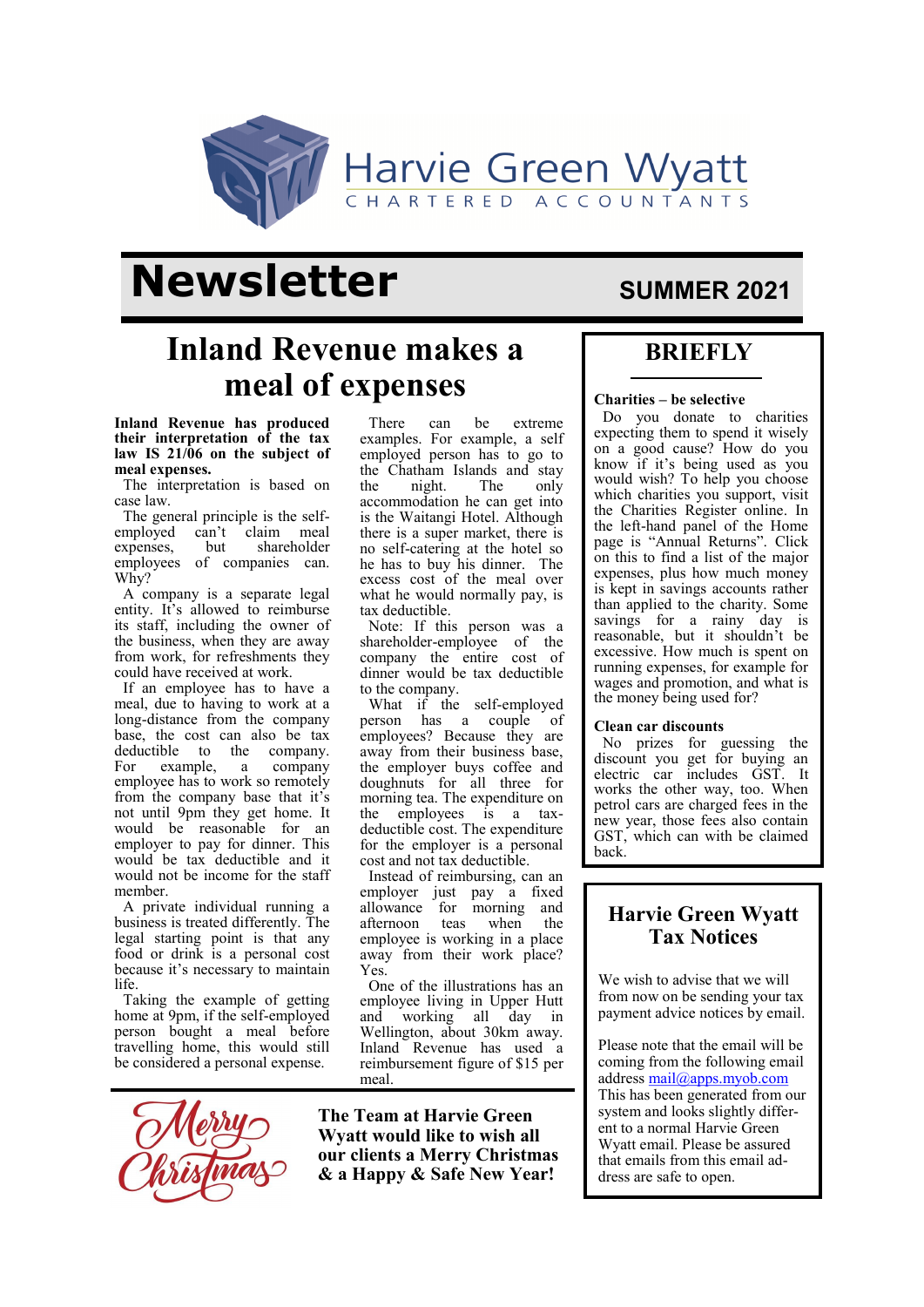# **New sale rule splits business components Figure 5 Fringe benefits**

#### **A new rule from 1 July 2021 states that when you sell your business, you're expected to split the price into its component parts.**

For example, you're selling a shop. It has stock, shelves, some equipment and you want to be paid some goodwill. You're expected to put figures on all of these.

As a consequence, the buyers split the price in the same way when they do their accounting. Before this rule came in, it was not uncommon for a seller to split the figures one way and the buyer to split the figures another way – both of them for best tax advantage.

What if you overlooked doing this?

As seller, you have three months in which to notify the buyer of the split. Since the split could favour the seller and disadvantage the buyer, buyers should beware.

After the three months, it's the buyers turn.

### **How to retain company losses when selling a business**

**Until recently, if more than 51 percent of the shares in a company changed hands, any company losses were no longer available to be set off against future years' profits.**  The law is being changed.

Effective for the 2021 year (for most people 31 March 2021) you need only to make sure there is no major change in the company business when the new shareholders take over. Permitted changes include:

• to achieve increased

efficiency

- to respond to advances in technology
- the scale of the business
- using existing assets to produce new products or services related to the existing ones.

Losses incurred before the 2014 year will still need to be written off. There are several complications and special cases, so if this affects you, get advice.

## **Reimbursement for use of telcos**

**Telecommunications usage plans is Inland Revenue speak for your telephone and internet connections.**

The department has created<br>rules for reimbursing for reimbursing employees. This would also include shareholder employees.

If an employee is using the<br>elecommunications less than telecommunications less half the time then an employer can reimburse the employee for 25 percent of the costs. If it is more than half the time the maximum reimbursement increases to 75 percent.

You are not allowed to make an arrangement with an employee to take a smaller salary and then top them back up with the allowance.

If the purchase of an asset is

involved, the reimbursement by the employer has to be related to the depreciation rate each year.

These rules don't apply to the self-employed.

Generally the maximum claim for a self-employed person for reimbursement of telecommunications costs is 50 percent, however it must be related to the actual usage.



### **BRIEFLY**

At present, an employer can provide up to \$1200 of miscellaneous benefits per year to each employee, subject to certain limitations. This could be done from two companies, thus doubling the amount of non-taxable benefits. non-taxable Shareholders who work for their own company are treated as employees so, as you can see, it would be possible to get \$2400 worth of benefits per year not taxable. If there were three or more companies, the figure could get even bigger. The law is to be changed so this practice can't continue.

#### **Covid subsidies and GST**

The Covid subsidies paid by the Government contain GST, except the wages subsidy.<br>Therefore, output tax is Therefore, output tax is payable on the subsidies received, except for the wages subsidy.

#### **Bye-bye tax invoices**

Tax invoices are to disappear. Instead, you're going to need to retain "taxable supply information". This can be in any format, but will have to include:

- "Prescribed information" identifying the supplier and the recipient
- name of entity receiving the supply and information about the supply
- how much was paid
- the date of supply
- description of the goods or services supplied
- amount of GST charged (which can be on an inclusive basis).

As you can see, you're going to have to hold much the same information, but it could be held on your computer in any form, such as a quote.

Copy invoices will no longer need to state "copy only".

#### **Loyalty card app**

Did you know you can get rid of your physical loyalty cards with an app? These apps store cards on your cellphone.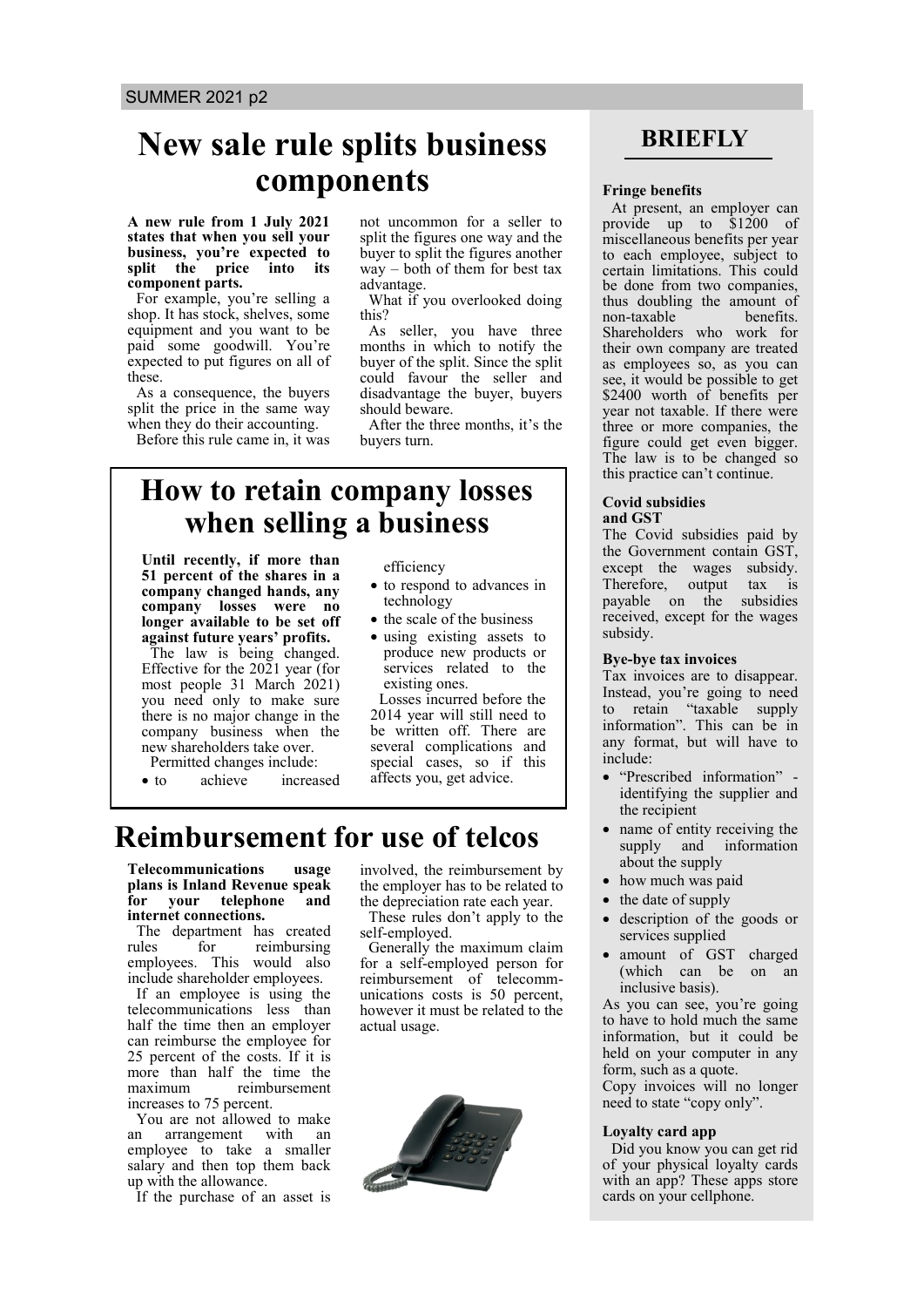# **Clarity for property investors**

In March 2021 the Government announced changes to the brightline test and interest deductibility for residential properties. Following the release of a discussion document in June, there has still been significant uncertainty regarding the specific details of how the new rules will apply. However, the government has now provided clarity through the release of draft legislation on 28 September 2021.

For the purposes of the legislation, a new term has been coined - "disallowed residential property" (DRP), which refers to those properties for which interest deductibility will be affected. DRP's purchased before 27 March 2021 will have their interest deductibility phased out between 1 October 2021 and 31 March 2025, while those purchased on or after 27 March 2021 will be wholly denied the deduction from 1 October 2021. However, if a property has had a code compliance certificate (CCC) issued on or after 27 March 2020 it will qualify as a 'new build', in which case interest will remain deductible. The date of 27 March 2020 is one

year earlier than expected. Proper-

ties that qualify as social, emergency, transitional or council housing will be excluded from the interest limitation rules, regardless of their new build status.

It is also proposed that if interest is treated as non-deductible, but the property is sold and the sale is taxable under the bright-line test, then the previously denied interest deductions are able to be claimed as a cost thereby reducing the taxable profit on sale. A key question in recent months has been how long interest deductions will last for new builds. As per the draft legislation, interest on new builds will remain deductible for 20 years from the issue date of the CCC. Furthermore, interest will remain deductible for subsequent owners throughout the 20-year period, abandoning the potential requirement of being an 'early owner' outlined in the June discussion document.

A previous amendment extended the bright-line period to 10 years for residential property acquired on or after 27 March 2021. However, new builds purchased on or after 27 March 2021 (one year later than the relevant date above for interest deductibility) remain subject to a 5-year bright-line period.

Unlike the interest exemption for new builds, the new build brightline period of 5 years does not apply to owners that purchase the new build more than 12 months after the CCC has been issued. Therefore, in general, subsequent owners will not get the benefit of the shorter 5 year period. In a welcome and unexpected development, limited rollover relief for certain transfers to trusts, LTC's, partnerships and individuals will be introduced. This will allow property transfers to take place without triggering the bright-line test where there is no economic change of ownership.

The above is a summary of the key features of the legislation. However, the legislation itself is a lot more complicated due to the large number of varied situations and permutations that must be catered for in practice. Despite the answers the draft legislation has brought us, it is apparent that navigating the rules (both new and old) will prove complicated and fraught with risk.

### **Challenges and opportunities in a turbulent job market**

In the middle of a pandemic, it can seem at times that the grass is greener elsewhere. Almost two years into a global health crisis that many could not have imagined in their lifetimes, the concept of lockdowns, working from home, a fading connection to the workplace, and the overwhelming feeling of burn-out is driving a surge in resignations in many countries.

With a record number of employees resigning during 2021 in the United States, recent media coverage suggests New Zealand may be heading down a similar path with an uplift in job vacancies being reported.

Several factors are at play in this turbulent job market.

Firstly, as the economy grows out of the pandemic and labour shortages impact many industries, employees are now in the drivers' seat when negotiating their working conditions. Memories of how some employers treated their employees at the height of the pandemic are still fresh. These experiences have reinforced to individuals the importance of family and financial security. Hence, with the roles now reversed, employees are driving negotiations for better pay and perks to achieve financial security, while also seeking a better work life balance to prioritise family. Workplaces that fail to identify the changing landscape of employee needs risk facing high employee turnover. Secondly, while thousands of Kiwis rushed home as the pandemic surged in 2020, with border re-openings now in sight, a wave of young professionals ready to

embark on the infamous Kiwi OE is expected to leave behind a list of vacancies.

The accounting profession does

not need to look far. Pre-covid, the 'Big four' accounting firms were accustomed to the trend of newly qualified Chartered Accountants (CA) leaving for the bright lights of Europe and the United Kingdom. With the pandemic impacting these plans, hundreds of recently qualified CAs are likely planning a European summer in 2022. Resignations and higher turnover have a direct impact on business productivity. Having survived a pandemic, businesses now need to adapt to retain employees to thrive. Retaining staff is about offering opportunities of growth, training, and flexibility between work and personal life. If employees can see a business adapting to their needs and recognising their contribution, they

might realise that greener pastures are still at home.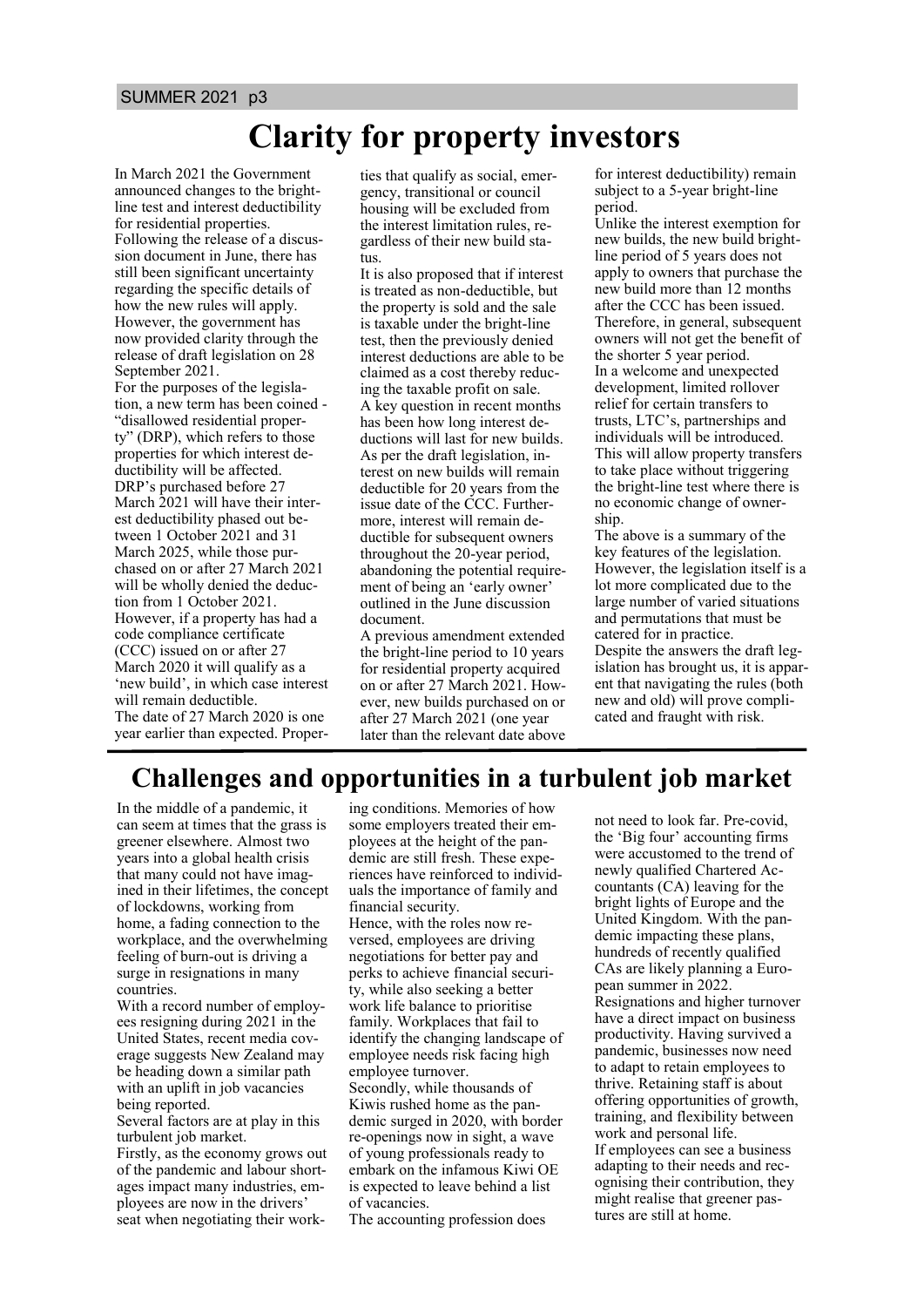# **New tax legislation**

On 9 September 2021, the Government introduced the Taxation (Annual Rates for 2021-22, GST and Remedial Matters) Bill ("the Bill") into Parliament, containing over 100 tax amendments. Changes of note are summarised as follows.

#### **GST—Purchases from Associated Persons**

Under current law, if a GST registered person ('the purchaser') acquires second-hand goods from an associated person who has not used them to make

taxable supplies, and that associate originally purchased the goods from a non-GST registered person, the purchaser's second-hand goods deduction is zero. This has been a frustrating and illogical rule that has caught out numerous taxpayers over the years – they will know who they are. In what is an arguably overdue amendment, it is proposed that the purchaser (in the above situation) will be allowed to claim an input tax deduction equal to the tax fraction of the original purchase price of the associated person.

#### **FBT—Rate Increase**

When the top marginal tax rate increased to 39%, there was a flow on increase to the default FBT rate from 49.25% to 63.93%, which has meant employers applying one of the default or short form options are arguably overpaying FBT in the first three quarters. Under the proposed new pooled alternate option, employers would only pay FBT at the increased rate for employees with all-inclusive pay of \$129,681 or more, which generally equates to employees that are subject to the top marginal income tax rate (i.e. for employees that earn over

\$180,000). On the other hand, FBT would be payable at the 49.25% rate in relation to employees with all-inclusive pay of under \$129,681 (i.e. employees that earn less than \$180,000). Consequently, this should prevent employers from overpaying FBT during the year.

#### **Bright-Line Refinements**

Reflecting how complex the residential bright-line provisions are becoming, the Bill also contains further refinements to these rules. For example, one amendment proposes that where a main home takes longer than 12 months to construct, the construction period will continue to be treated as "main home days" for brightline purposes.

**Sales Suppression Software** The average person may not realise that sales suppression software exists. However, this is a key point of contention for Inland Revenue, as this software alters point-of-sale data to manipulate revenue – facilitating tax evasion. While not necessarily commonly used, Inland Revenue considers the spread of such software to be a major risk to the integrity of the tax system. Thus, criminal and civil penalties of up to \$250,000 are being introduced for the supply or possession of such software.

Finally, in what seems to be the end of an era for 'baby boomers' and late adopters of technology, fax as an approved method of communication with Inland Revenue is being removed.

# **Direct Debits**

**We are now able to take Direct Debits for invoice payments. If you would like to use this option for payments please email Rebecca McLennan on rmclennan@hgw.co.nz and she will send out an authority form to you.**

# **GST warranty**

Near the top of the first page of the Auckland District Law Society "Agreement for Sale and Purchase of Real Estate" sits the following question:

*The vendor is registered under the GST Act in respect of the transaction evidenced by this Agreement and/or will be registered at settlement: Yes / No*.

The answer to the question comprises a warranty by the vendor regarding their GST registration status.

A recent Court of Appeal decision, Marr v Mills, reinforced the need for the question to be answered correctly. The vendor, Ms Marr, declared herself to be not registered for GST. Relying on this GST declaration, the Mills commenced plans to start a business from part of the property with the expectation that a GST secondhand goods deduction would help fund the set-up of the business.

After undertaking extensive planning, seeking accounting advice and getting a valuer to determine an apportionment of the property value, the purchasers became aware that Ms Marr was GST registered. Unable to claim any GST, the Mills opted not to commence business.

Subsequently, proceedings were issued against Ms Marr for a breach of warranty, with the District Court identifying a clear loss and awarding damages amounting to the expected GST refund plus interest and other costs incurred. Ms Marr appealed to the High Court, which was dismissed, and more recently the Court of Appeal declined an application for leave to appeal, upholding the lower Courts decision.

Care needs to be taken when completing a land sale. With the surge in property valuations and property development activity, an incorrect GST declaration could prove to be a costly mistake.